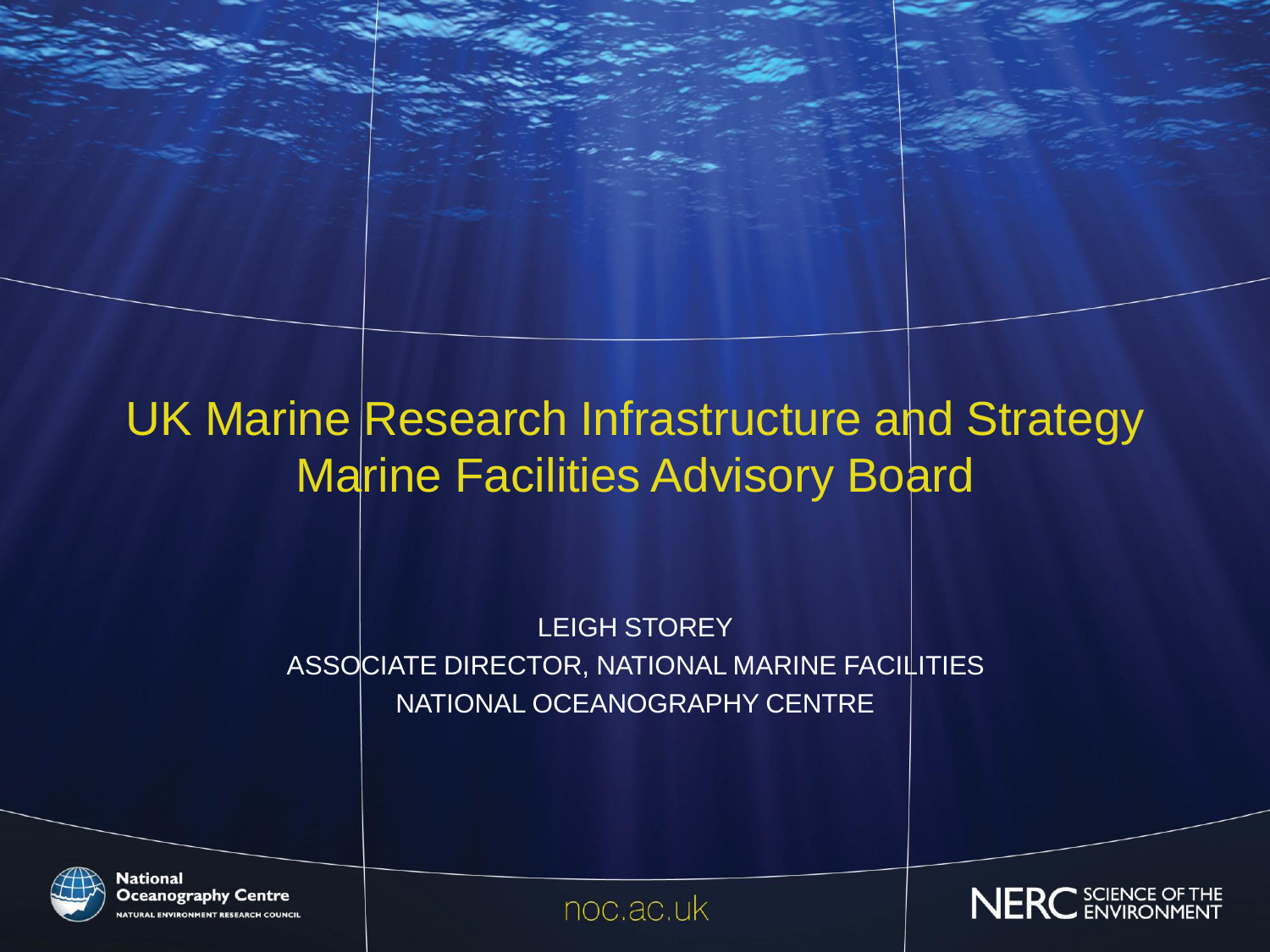# **National Marine Facilities (NMF)**

NMF's aim is to develop, co-ordinate and provide the major platforms, observing systems and technical expertise required by the UK's marine science community.





**National** Oceanography Centre **ATURAL ENVIRONMENT RESEARCH COUNCIL** 

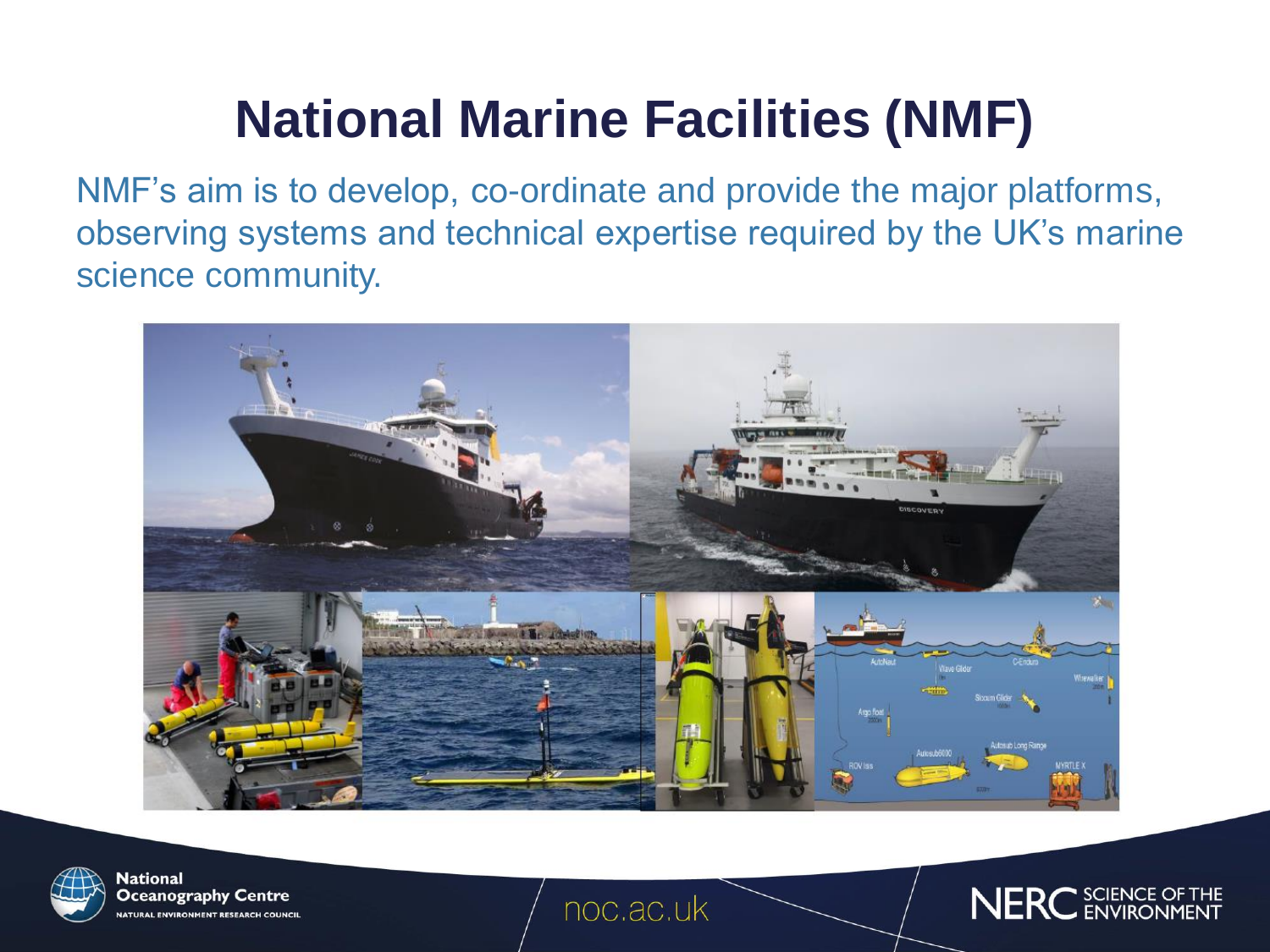### **Marine Facilities Advisory Board (MFAB)**

The purpose of the MFAB is to provide advice to the Executive Director of the National Oceanography Centre on current capability and future strategic development of the National Marine Equipment Pool (NMEP) and ship-fitted equipment operated by NMF. MFAB will respond to and reflect the UK marine science community's needs.



National Oceanography Centre TURAL ENVIRONMENT RESEARCH COUNCI

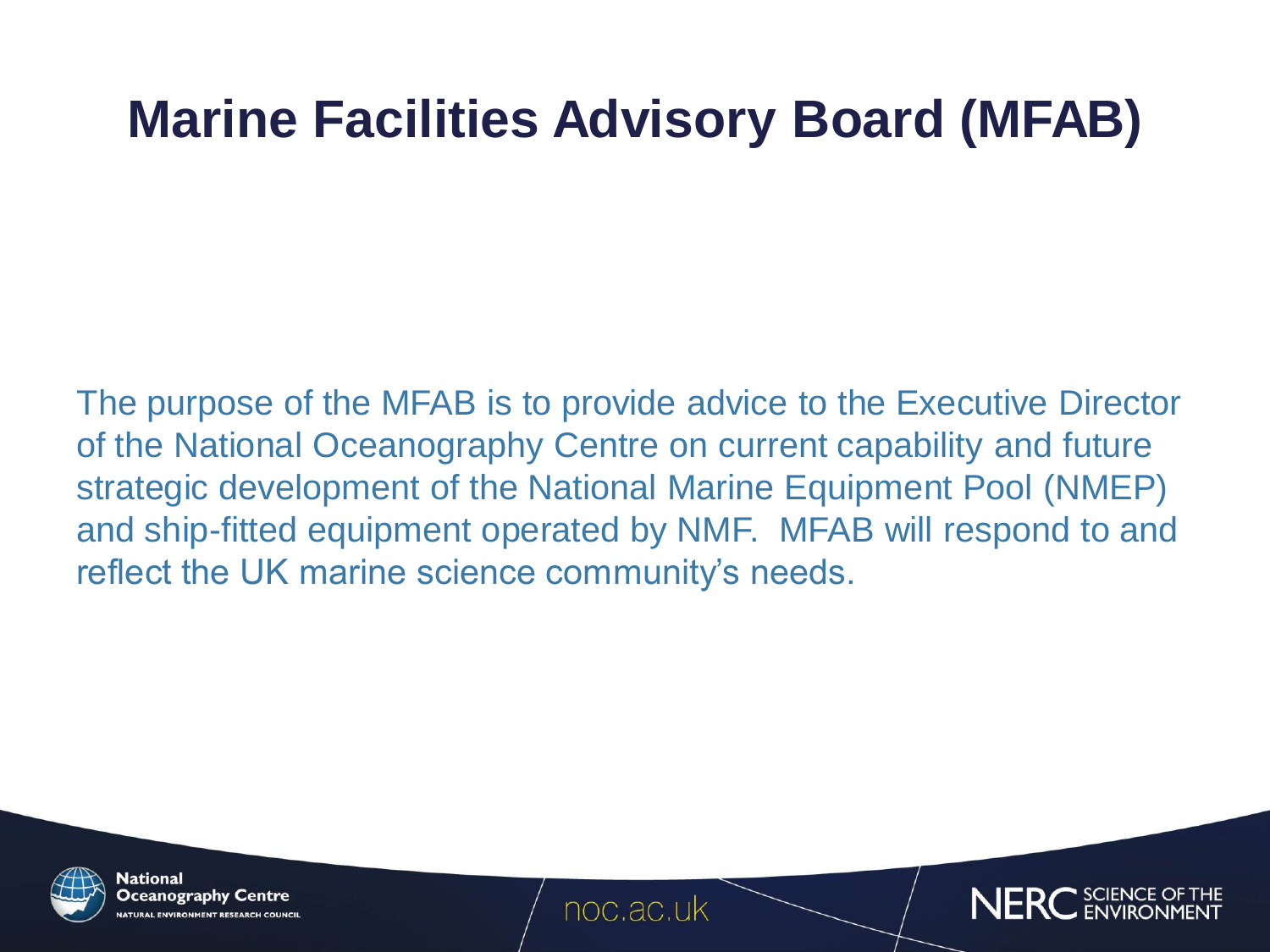### **MFAB**

MFAB stood up in 2013 as a result of the Marine Facilities Review Group splitting into MFAB (forward looking) and the Cruise Programme Review Group (CPRG) which reviewed previous performance.

MFAB meets every six months

The Chair is independent of NOC (currently Professor Carol Robinson, UEA)

Secretariat support provided by Jackie Pearson, NOC

Membership includes representation from European Partners (Dr Joerg Bialas, GEOMAR).



National Oceanography Centre **RAL ENVIRONMENT RESEARCH COL** 

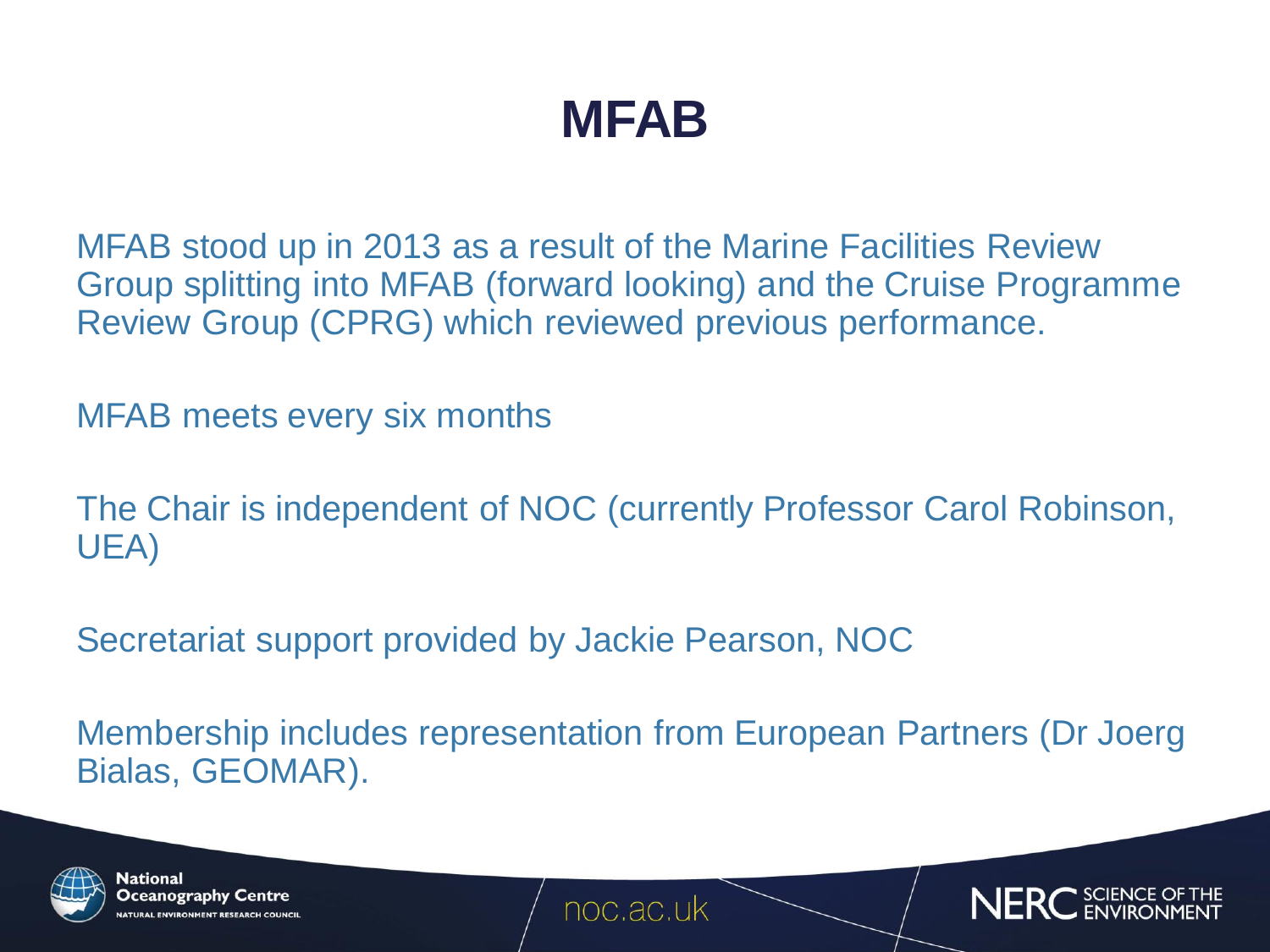### **Membership of Board including NOC Advisory members**



### **Prof Carol Robinson**

Microbial Oceanographer University of East Anglia



**Prof Mike Elliott** Marine Biologist University of Hull



**Dr Kate Hendry** Geochemist University of Bristol



**Dr Joanne Hopkins** Physical Oceanographer NOC



**Dr Kerry Howell** Deep-sea Ecologist Plymouth University



**Dr Chris McGonigle** Marine Geophysicist Ulster University

















**Prof Nick Wright** Marine Engineer Newcastle University

**Dr Tim Smyth** Optical Oceanographer Plymouth Marine Laboratory

**Dr Adrian Baker** Hydrogeologist Defence Science & Technology Laboratory

**Randolph Sliester** Ship Operations Manager British Antarctic Survey

**Dr Mike Webb** Head of Marine Science **NERC** 



**Leigh Storey** Associate Director, NMF NOC



**Julie Pringle Stewart** Chief Operating Officer NOC



**Colin Day** Head of Programme Management, NOC

**Dr Graham Allen** Chief Information Officer NOC



NMF, NOC



Technology, NOC **Dr Maaten Furlong** Head of Marine Autonomous

& Robotics Systems (MARS)



National Oceanography Centre **ATURAL ENVIRONMENT RESEARCH COUNCIL**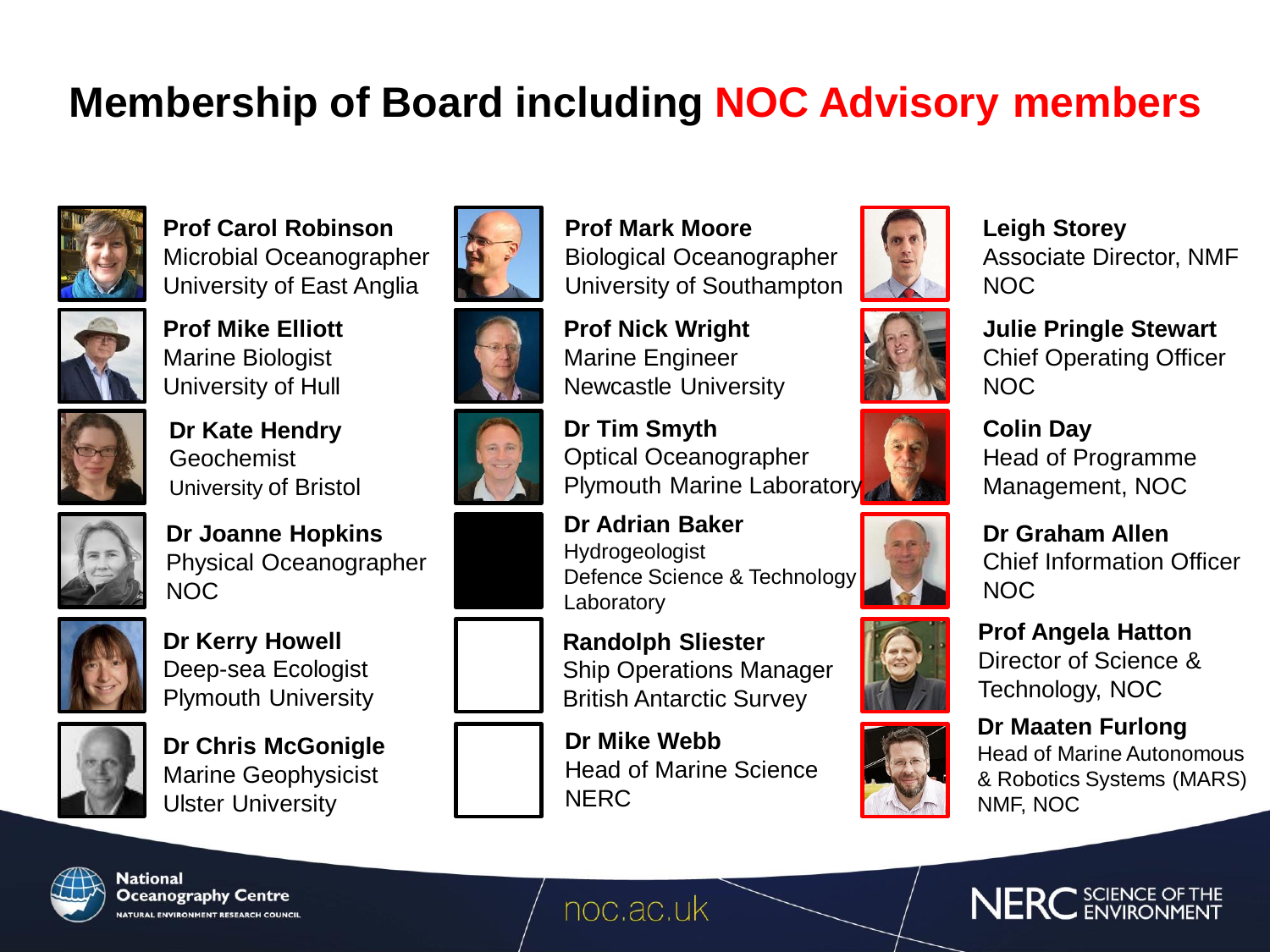### **MFAB**

The Chair of MFAB is a member of NERC's Cruise Programme Executive Board (CPEB) chaired by Dr Phil Heads.

The Chair of MFAB provides an annual report to the CPEB.

So MFAB is a conduit for the views of the marine science community on the UK's NMEP and Royal Research Ships to be presented to the NOC Executive Director and the NERC Director of Science and Innovation.



National Oceanography Centre **URAL ENVIRONMENT RESEARCH COL** 

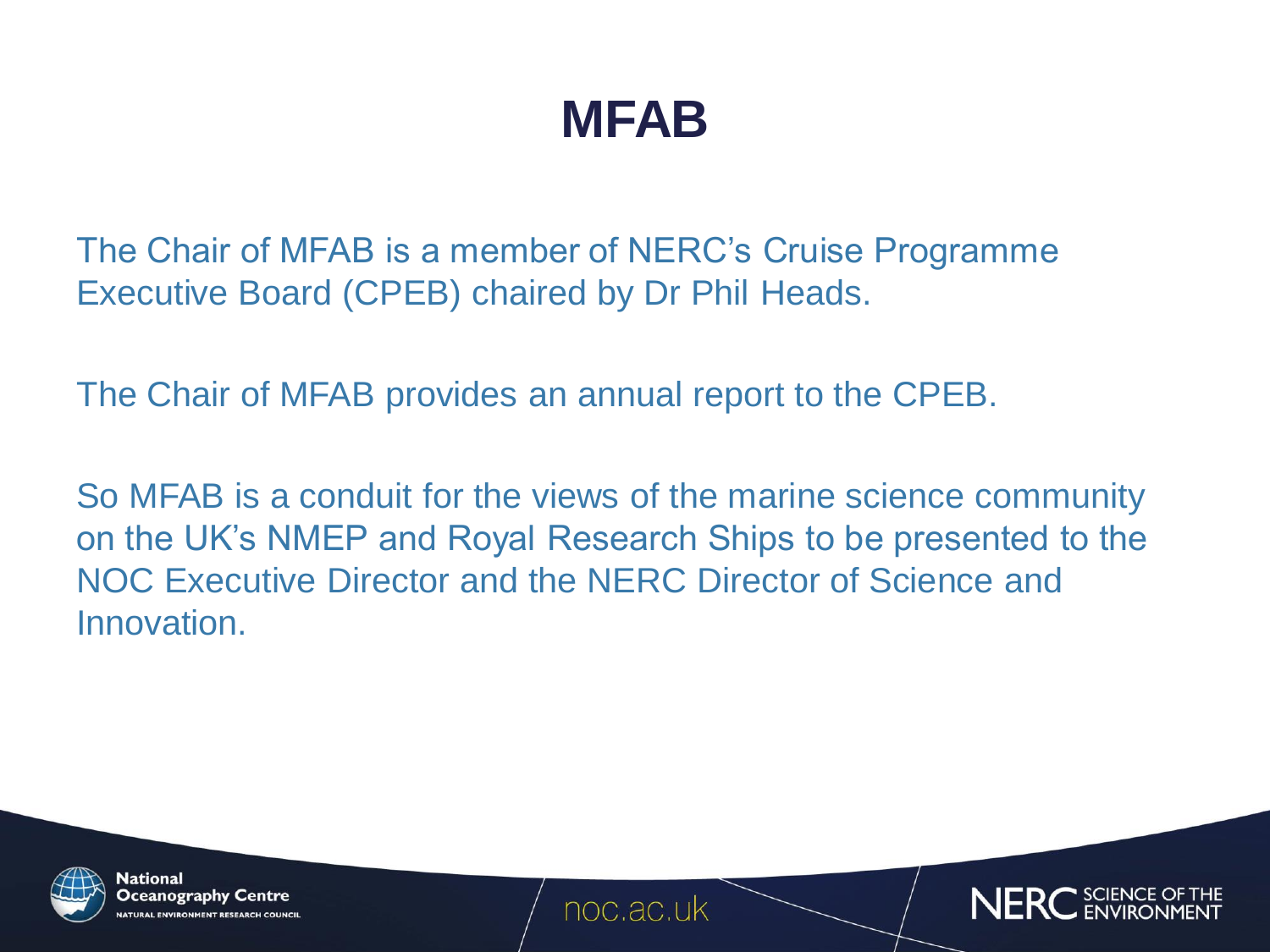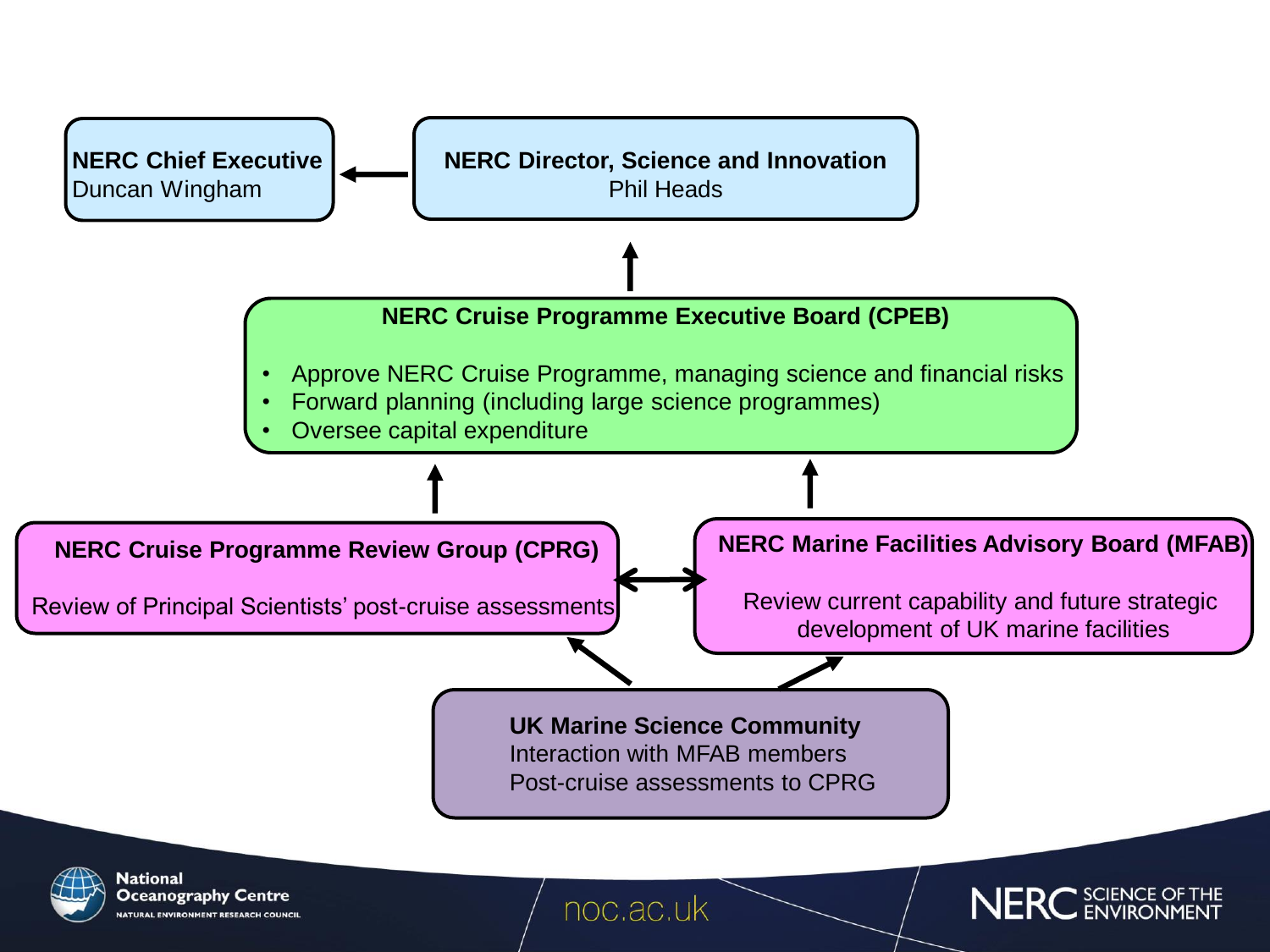# **MFAB Working Groups**

#### **Seismics working group**

Reviewed the seismic source capability within the NMEP

Membership included Professor Christine Peirce (Durham), Professor Rob Larter (BAS), Colin Day (NMF), Dr Natalie Powney (NERC), Leigh Storey (NMF)

Considered options: remain as is, remove, barter, charter or upgrade

Recommendation to upgrade presented to the CPEB in Oct 2018. NERC decision pending.



National Oceanography Centre **AL ENVIRONMENT RESEARCH CO** 

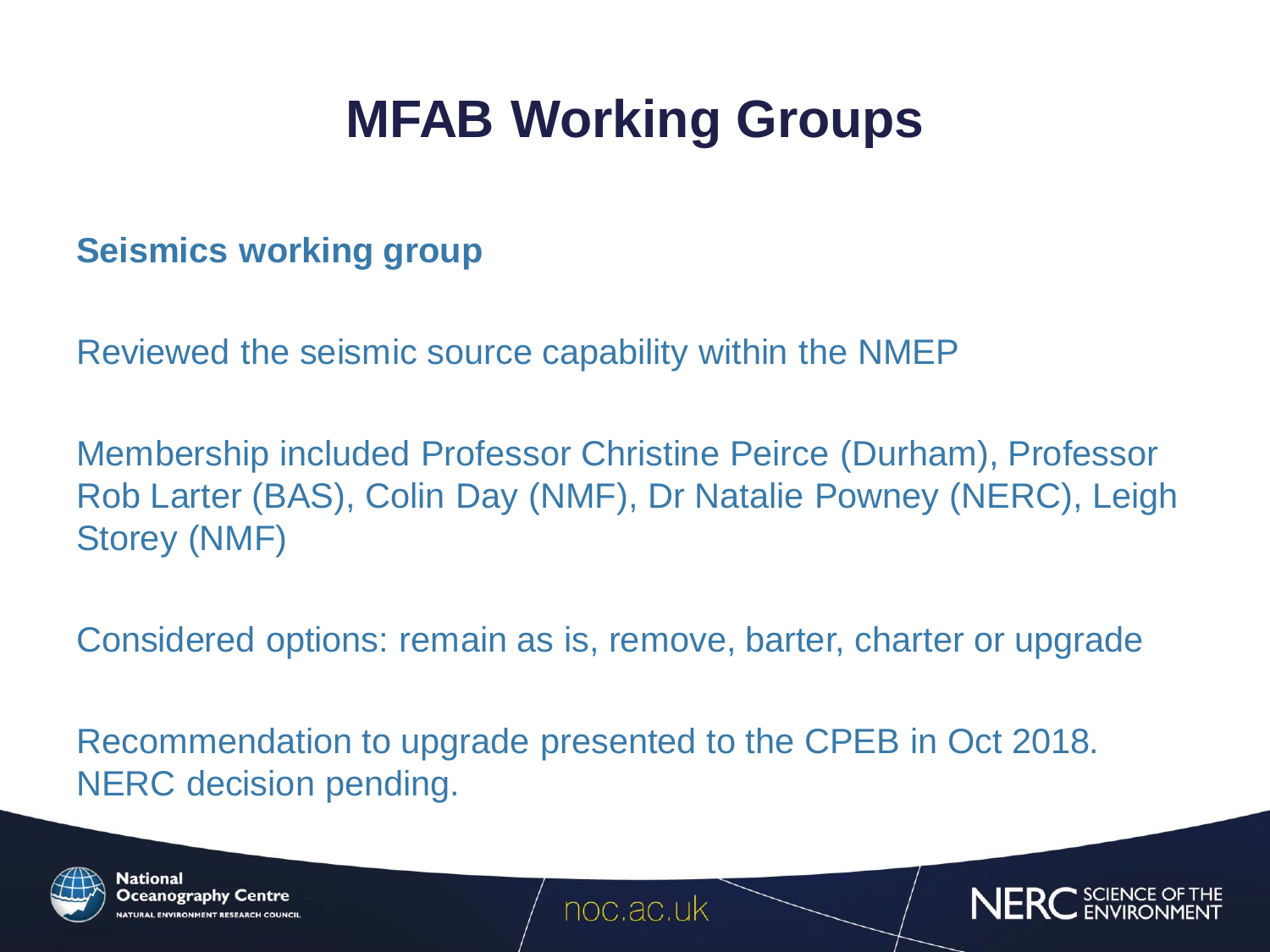# **MFAB Working Groups**

### **Remotely Operated Platforms (ROP) working group**

Reviewing the current ROP capability within the NMEP

Membership includes Professor Paul Tyler (Southampton), Dr Kerry Howell (Plymouth), Dr Veerle Huvernne (NOC), Professor Nick Wright, (Newcastle) Dr Maaten Furlong (NMF), Leigh Storey (NMF), Dr Natalie Powney (NERC)

Due to report to CPEB in Oct 2019.



National Oceanography Centre URAL ENVIRONMENT RESEARCH COUNCI

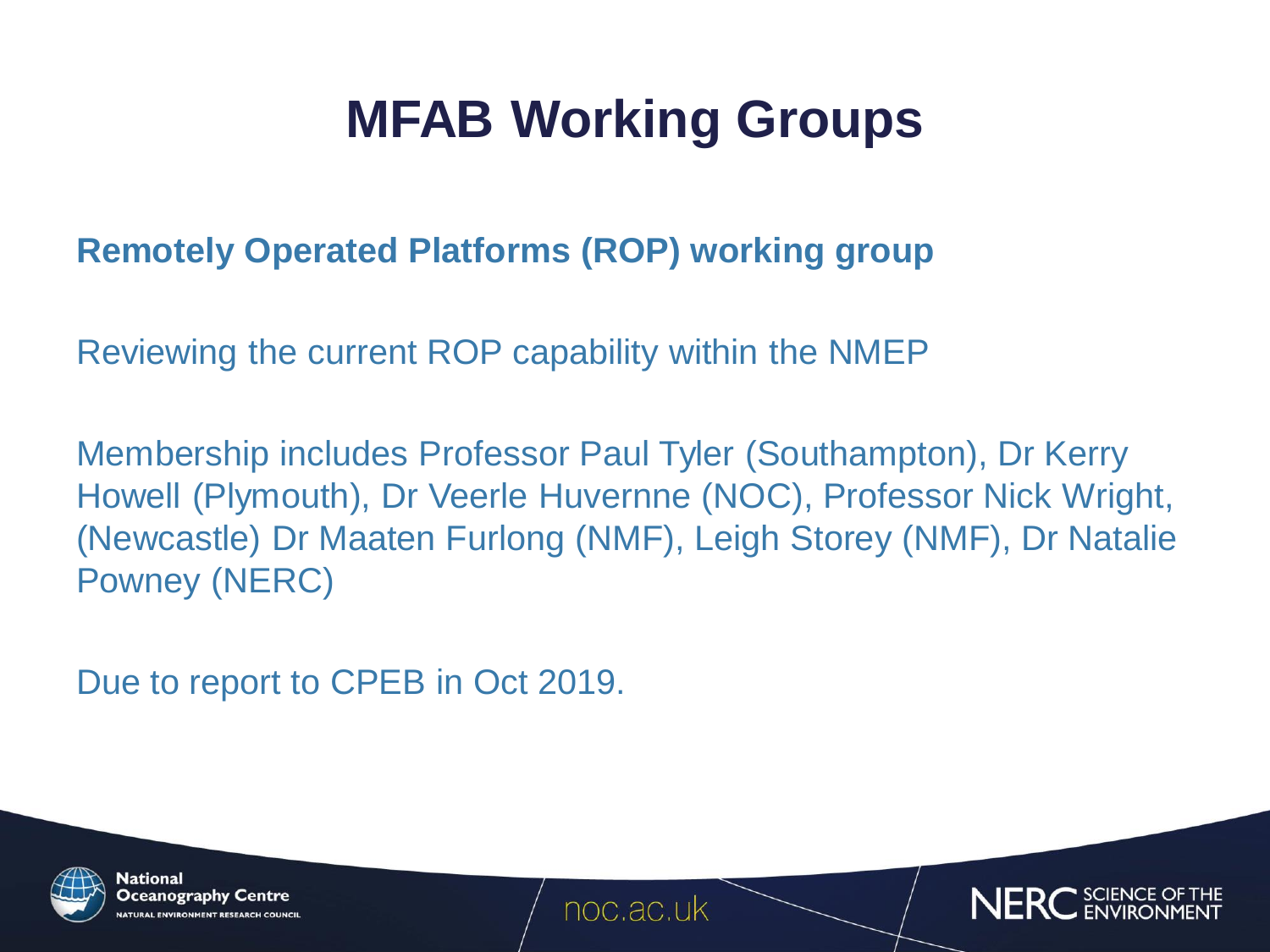# **MFAB Working Groups**

#### **Data working group**

Reviewing the technology and processes associated with the acquisition, management and delivery to end-users of marine science data

Membership includes Dr Graham Allen (NOC), Dr Tim Smyth (Plymouth), Dr Kate Hendry (Bristol), Lou Darroch (NOC), Alex Tate (BAS), Alvaro Lorenzo-Lopez (NMF), Juan Ward (NMF)

Due to report to CPEB in Oct 2019.



National Oceanography Centre **RAL ENVIRONMENT RESEARCH COU** 

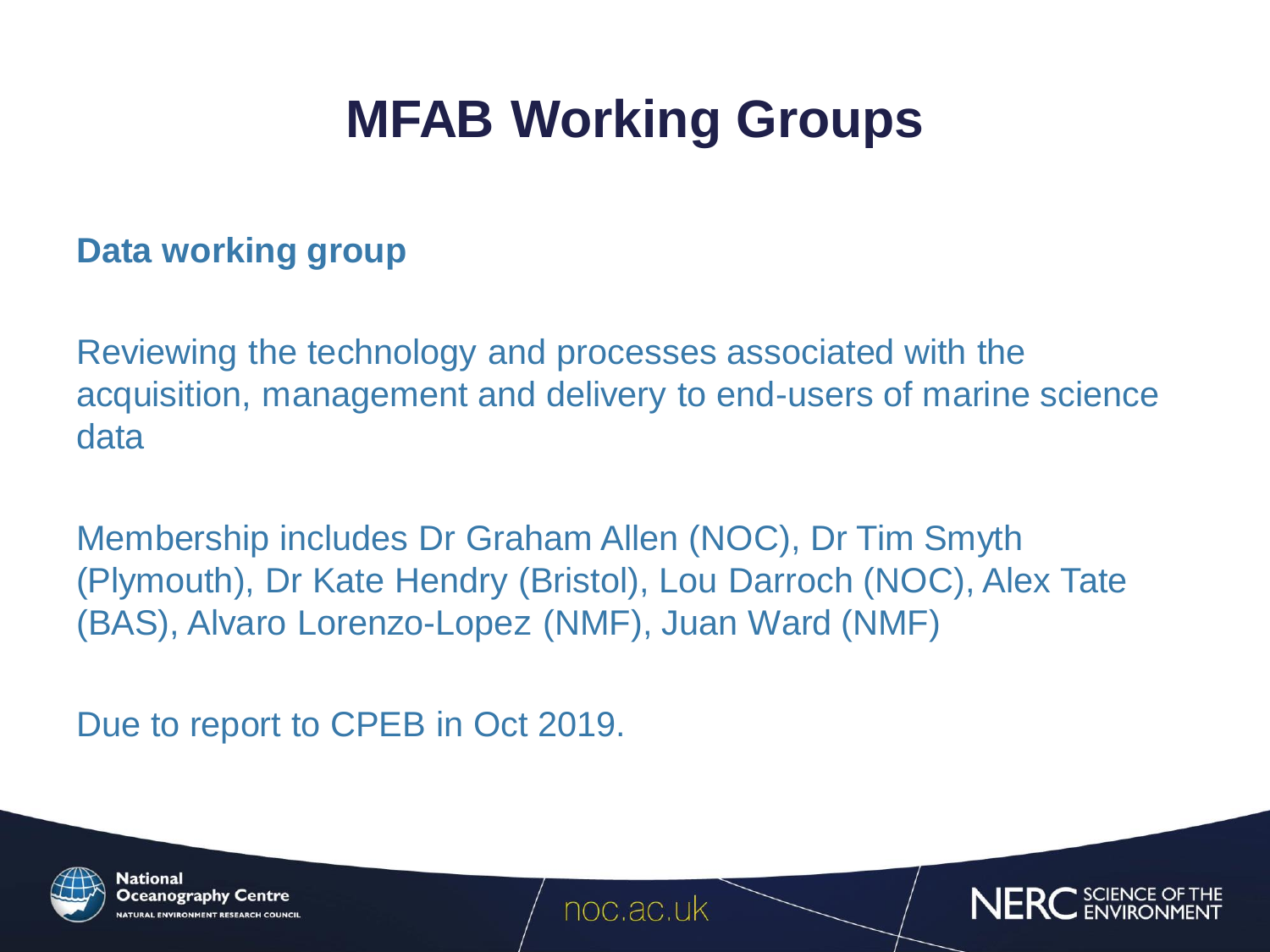Against a backdrop of tight budgets, rapid technical development, big data and the increasing use of Marine Autonomous Systems (MAS) platforms, National Marine Facilities (NMF) is committed to delivering the best possible support and value for money to the UK science community. We will constantly strive to develop equipment and improve processes to deliver more efficient and effective support to the Natural Environment Research Council's (NERC) Marine Facilities Programme (MFP). The direction of this progression is necessarily driven by future science needs and relies heavily on the input of the UK science community. The Roadmap is updated annually to reflect science priorities communicated via the Marine Facilities Advisory Board or other forums and/or advances in technology.



**National** Oceanography Centre URAL ENVIRONMENT RESEARCH COUNCI

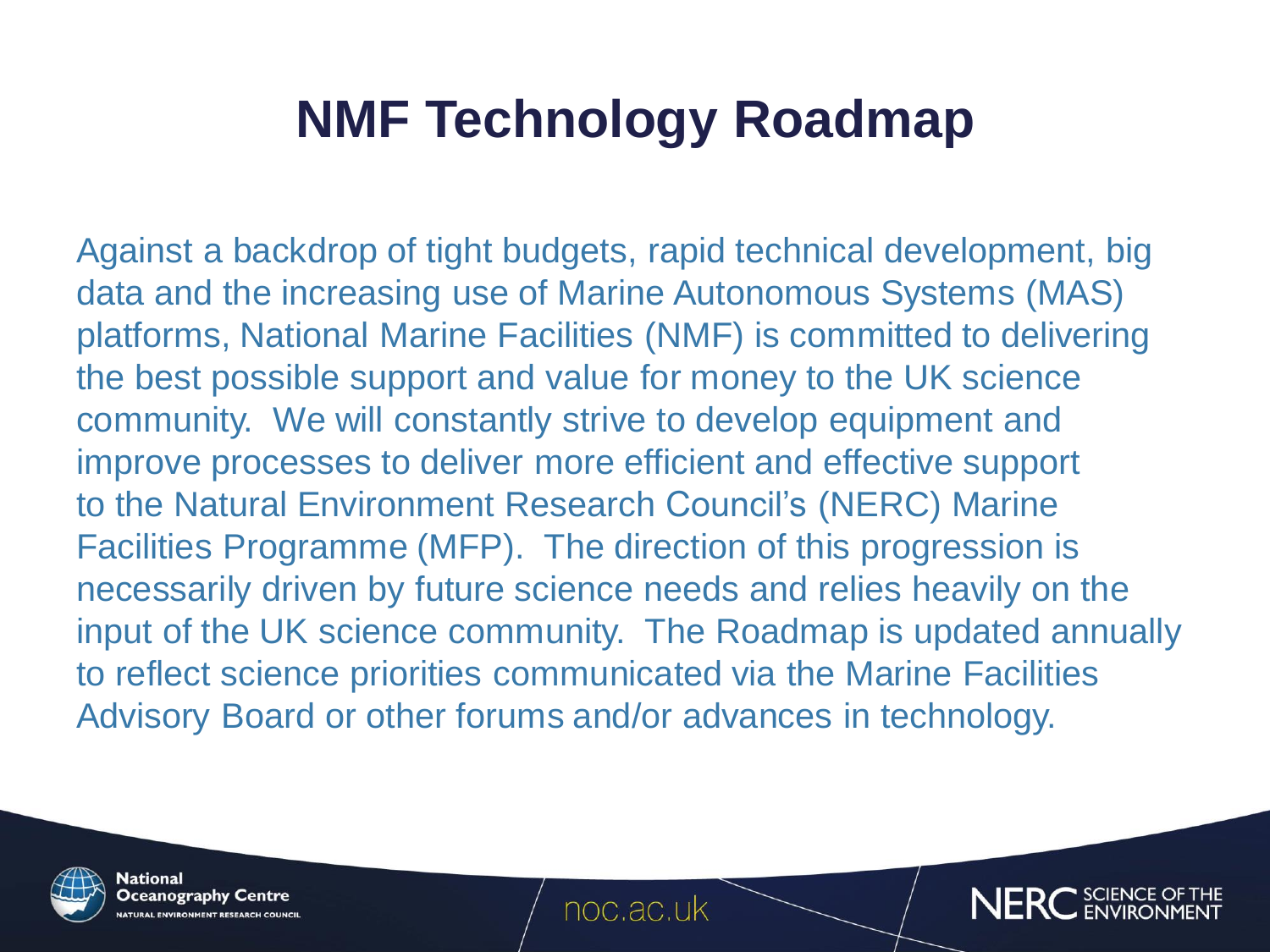The environmental impact of NMF's activities at sea will be assessed from 2019 onwards with actions taken to mitigate the impact wherever possible.



**National** Oceanography Centre **ATURAL ENVIRONMENT RESEARCH COUNCIL** 

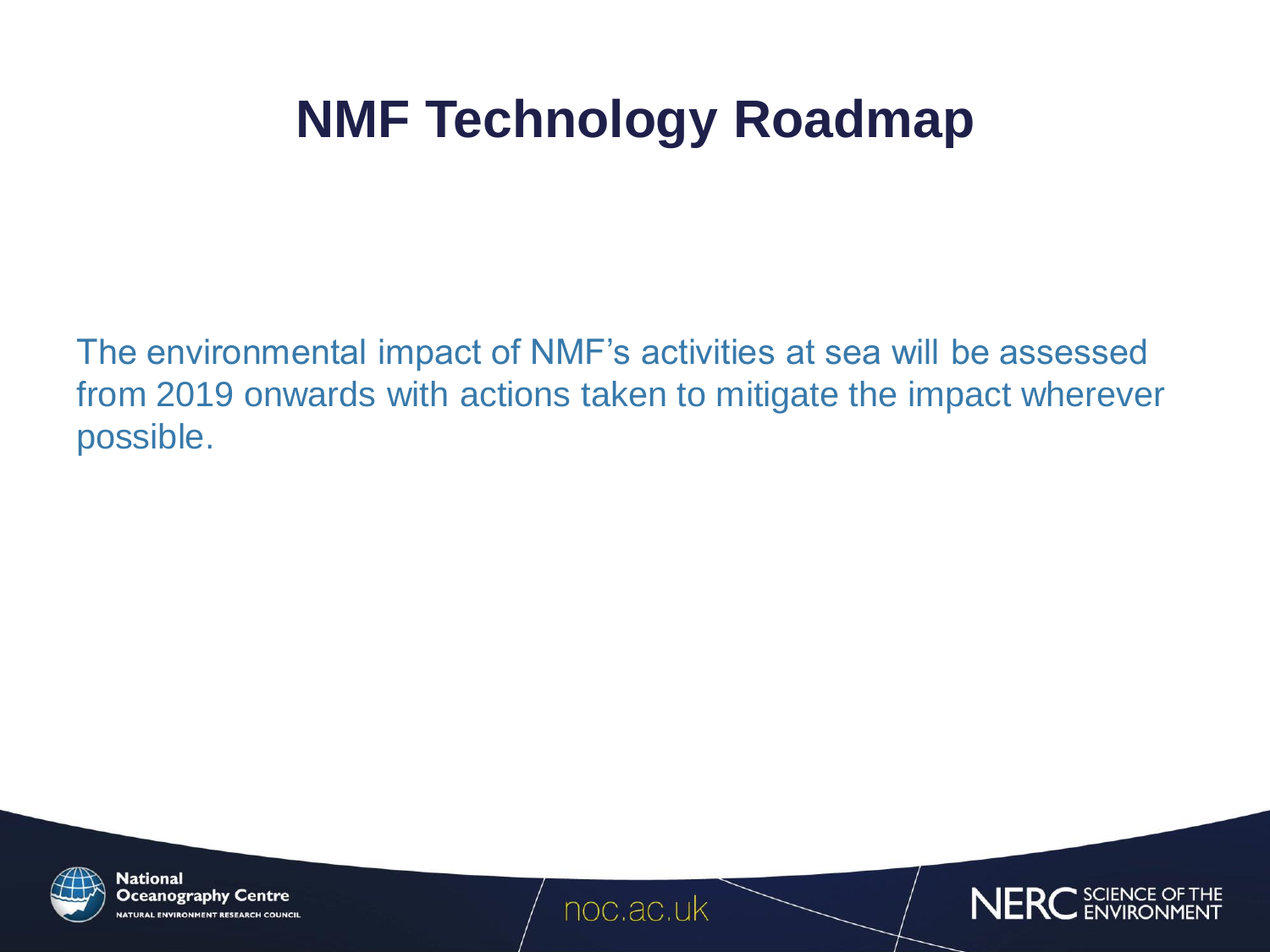The Roadmap is structured to present sequentially each area of capability, categorized as follows:

**Current Capability** – a description of the current capability in that area

**Science Drivers** – an overview of the science pulls requiring new technology developments

**Future Capability** – developments that are planned and have associated funding in place

**Aspirations** – potential future capabilities for which funding will be sought



National Oceanography Centre **RAL ENVIRONMENT RESEARCH CO.** 

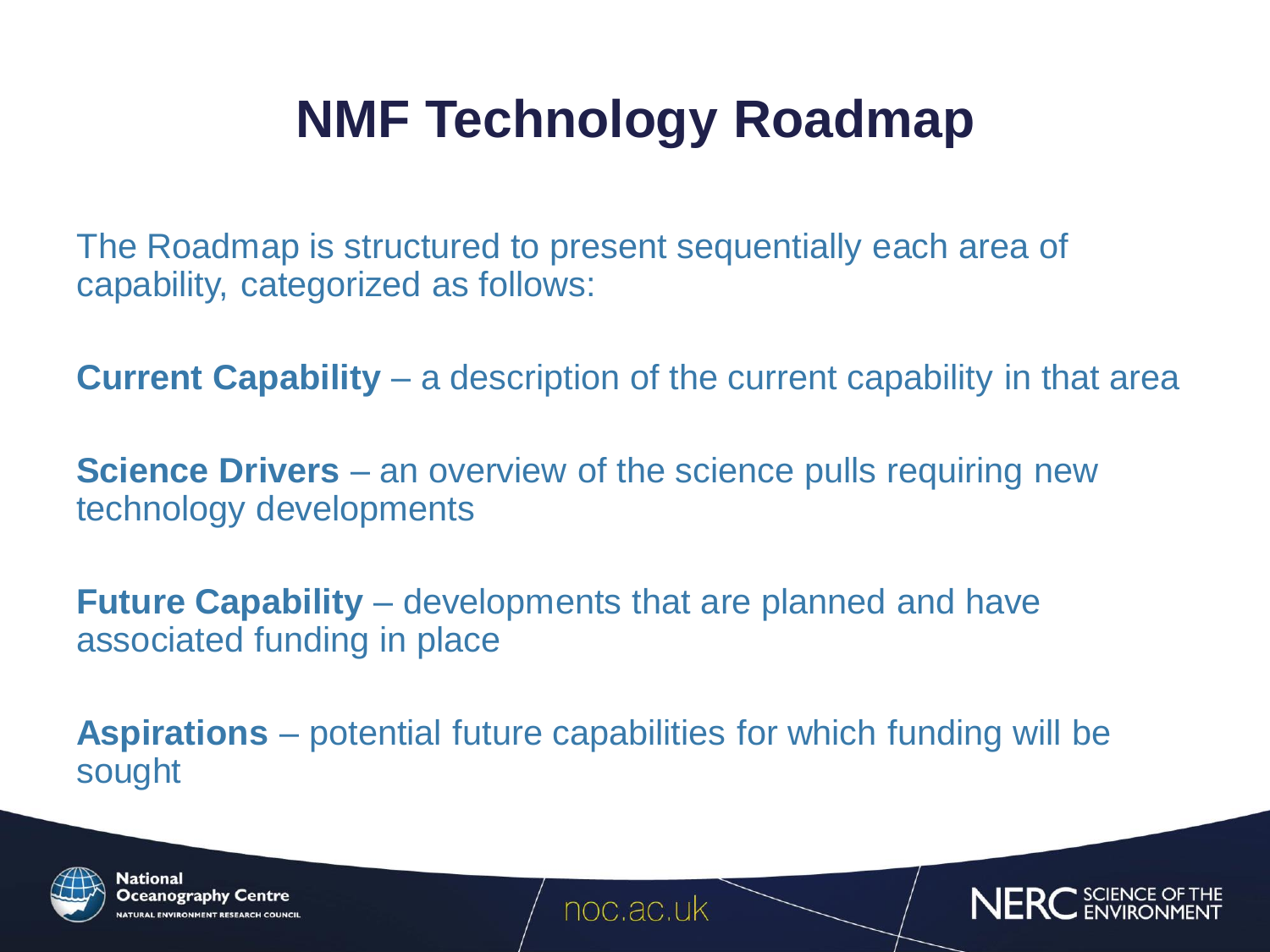**Capability areas include:**

**Seismics Coring** Fixed and Towed Water Column Sampling Remotely Operated Platforms High Power Autonomous Platforms **Gliders** Long Range Autonomous Platforms Ship-fitted Acoustics



**National** Oceanography Centre **ATURAL ENVIRONMENT RESEARCH COUNCI** 

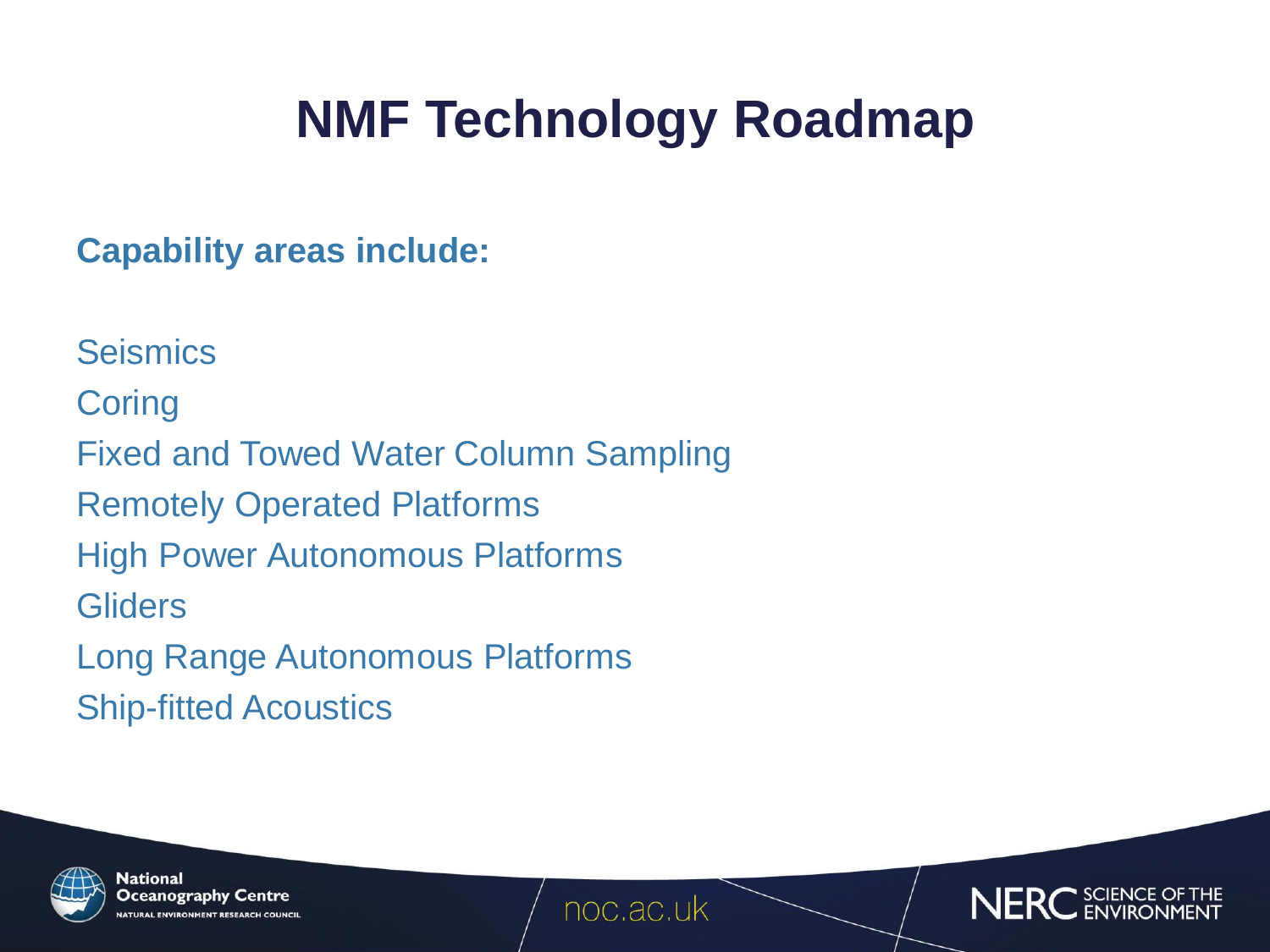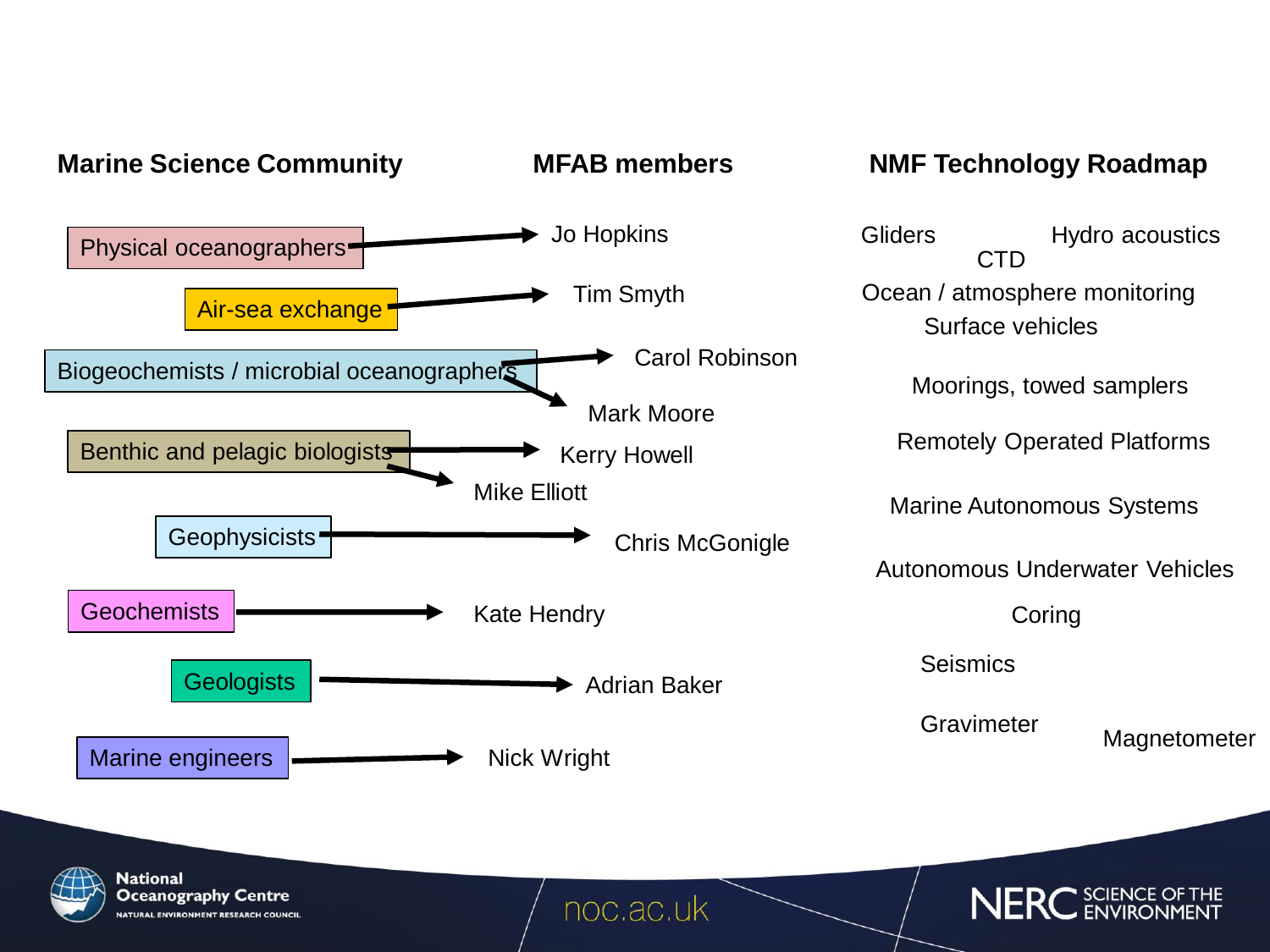### **Capital Proposals**

UK marine science community invited to submit proposals for purchase and/or development of technology to support UK marine science.

Equipment purchased/developed would be incorporated into the NMEP.

First call in September 2018 attracted four proposals which were reviewed by MFAB with subsequent recommendations made to NMF.



National Oceanography Centre **ENVIRONMENT RESEARCH COL** 

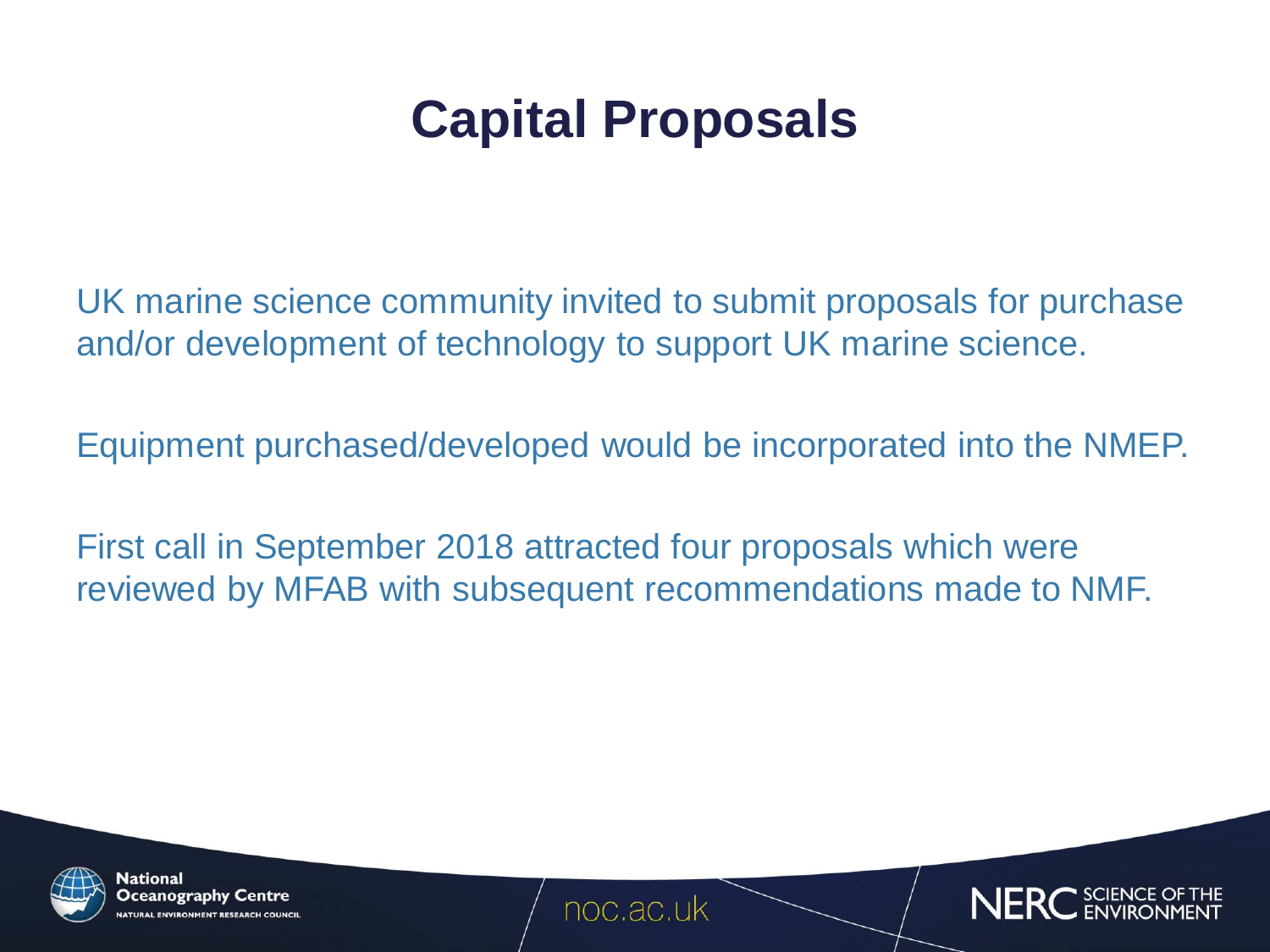### **How to get involved**

Open call for member of MFAB – please apply and/or encourage colleagues to apply

Open call for capital proposals (every six months)

Input into the NMF Technology Roadmap - please contact MFAB member or attend dedicate sessions e.g Challenger AMBIO mtg UEA.

Comment on Post Cruise Assessments regards equipment capability and suggestions on how to improve.



National Oceanography Centre **AL ENVIRONMENT RESEARCH COL**